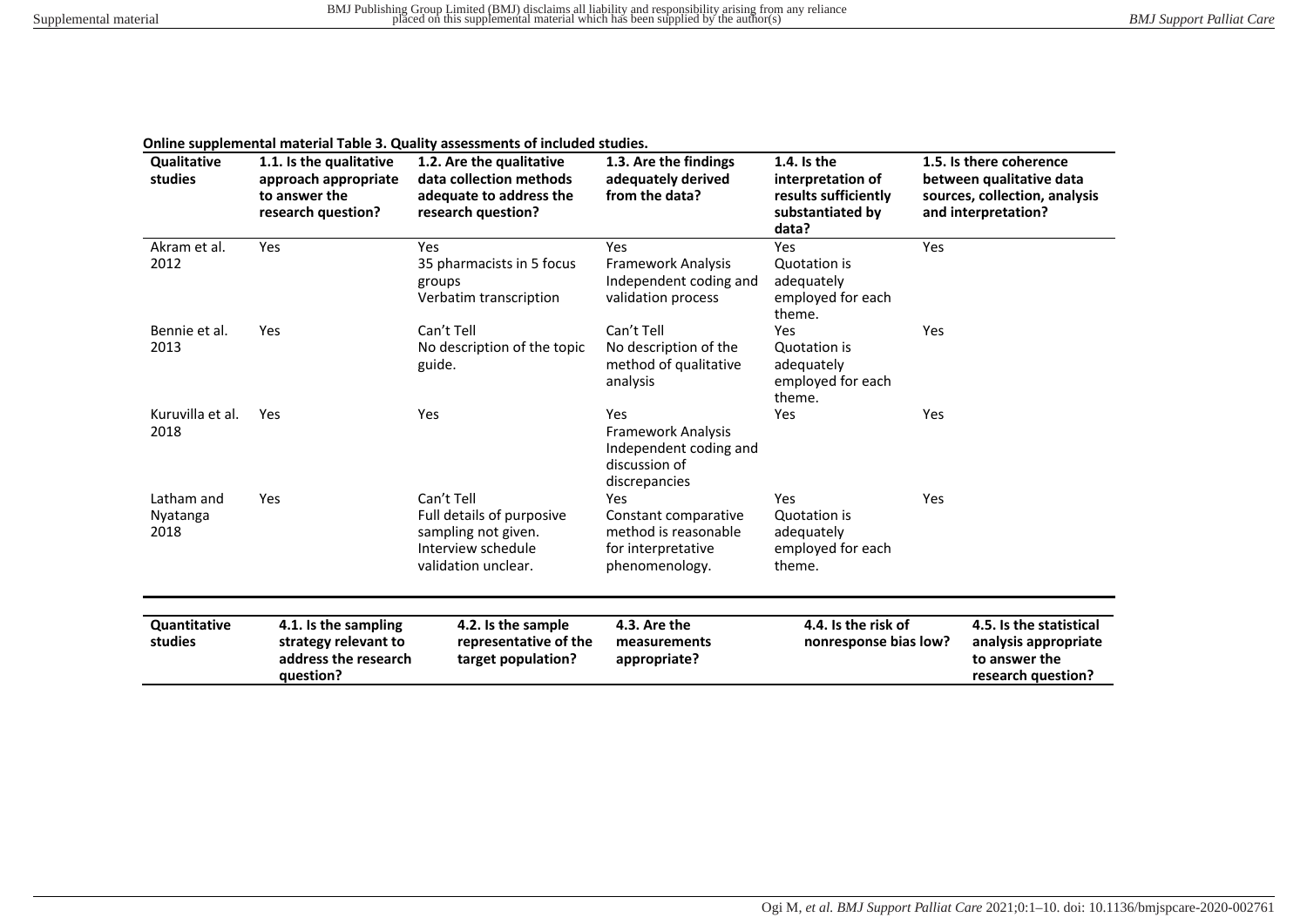| Lucey et al 2008              | Yes<br>All GPs, pharmacists in<br>one city area; all patients<br>over a 3 month period in<br>the hospice; unclear<br>details of if / how nurses<br>were sampled.                                                                            | Can't Tell<br>Details of respondents<br>are not given, other<br>than as part of the<br>target sample                                                                                       | Can't Tell<br>Details of the development<br>of the questionnaires are<br>not given                                                                                                                                                                                                  | <b>No</b><br>Response rates were:<br>GPs 41%; pharmacists<br>33% and patients<br>38.5%.                                                                                    | Yes                           |
|-------------------------------|---------------------------------------------------------------------------------------------------------------------------------------------------------------------------------------------------------------------------------------------|--------------------------------------------------------------------------------------------------------------------------------------------------------------------------------------------|-------------------------------------------------------------------------------------------------------------------------------------------------------------------------------------------------------------------------------------------------------------------------------------|----------------------------------------------------------------------------------------------------------------------------------------------------------------------------|-------------------------------|
| Bishop et al. 2009            | Yes<br>Sampling process is<br>adequate; surveyed all<br>active programs in the<br>target area                                                                                                                                               | Can't Tell<br>Clear description of<br>the sample and<br>reasonable as a local<br>study but difficult to<br>understand if<br>generalisable across<br>country or globally.                   | Yes<br>The survey question was<br>reviewed by a third party<br>and seems to be<br>reasonable.<br>Data collection method of<br>telephone interview was<br>not described.                                                                                                             | Yes<br>All candidates were<br>contacted and response<br>rate of the survey was<br>22/22.<br>Results from 1 program<br>were not included due<br>to limited response.        | Yes<br>Descriptive statistics |
| Walker and<br>McPherson. 2010 | Can't Tell<br>1) Sampling process for<br>the survey is adequate;<br>surveyed all active<br>programs in the target<br>area.<br>2) No details of the<br>method of sampling<br>hospices or nurses within<br>them for the comparative<br>study. | Can't Tell<br>1) Details of survey<br>respondent sample<br>and hospices are<br>lacking.<br>2) No details of<br>hospices or nurses<br>taking part in the<br>comparative study are<br>given. | Yes<br>1) Survey questions seem<br>to be reasonable though it<br>was only internally<br>reviewed. Data collection<br>method of telephone<br>interview was not<br>described.<br>2) Methods for comparing<br>frequency, estimated cost<br>and client satisfaction were<br>reasonable. | Yes<br>1) $21/23$ programs in<br>the area participated<br>and 14 reported using<br><b>EMK</b><br>2) No details are given<br>on response rates of<br>nurses in the hospices | Yes<br>Descriptive statistics |
| Ise et al. 2010               | Yes<br>Random sampling from a<br>community pharmacist<br>database                                                                                                                                                                           | Yes<br>Clear description of<br>the sample with<br>adequate methods.                                                                                                                        | Yes<br>The survey question was<br>clearly defined and seemed<br>to be reasonable though it<br>was only internally<br>reviewed.                                                                                                                                                      | <b>No</b><br>Response rate was low<br>at 34.5%.                                                                                                                            | Yes                           |